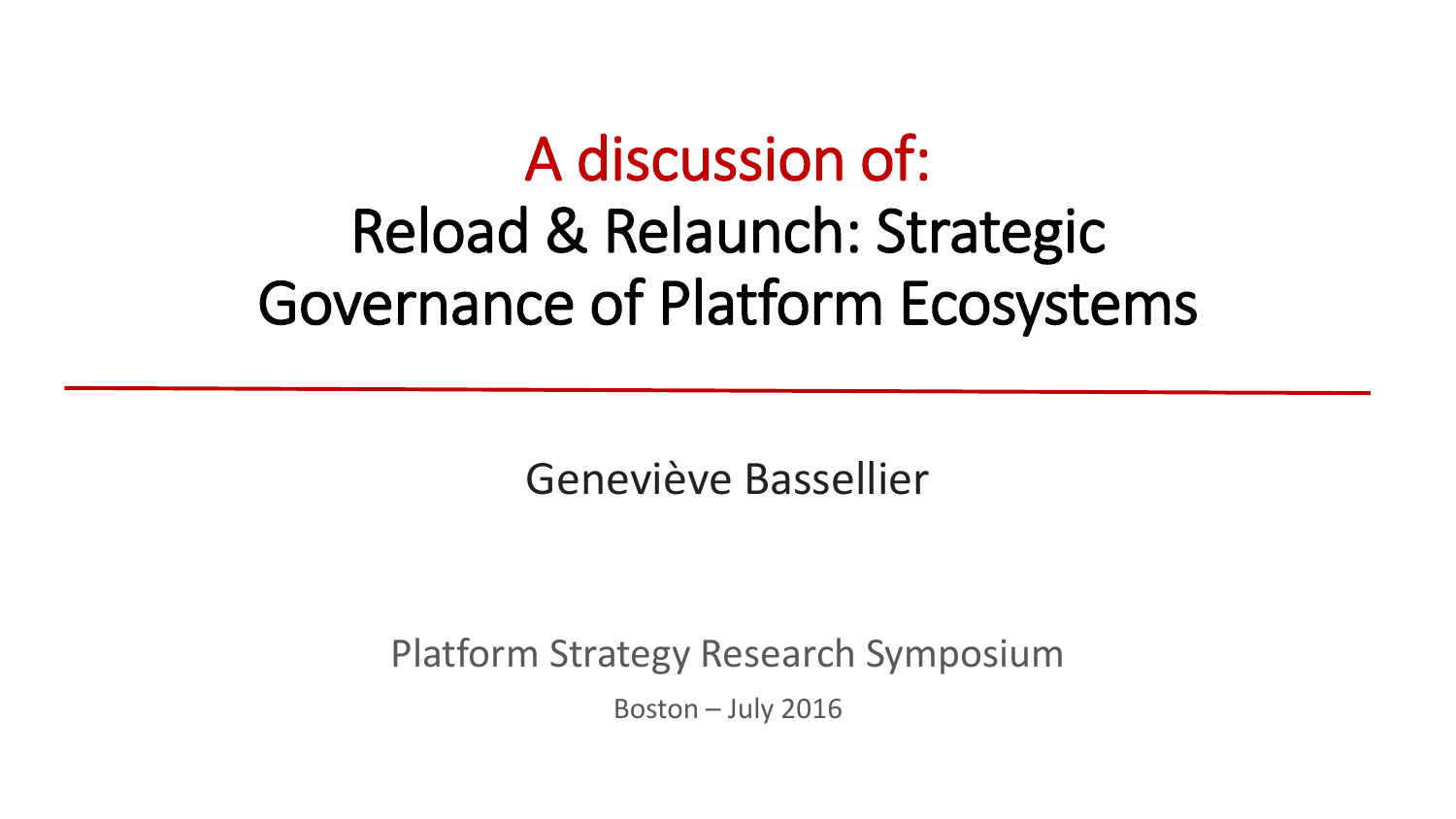- Lots of interesting questions on strategic management of value!
	- Novel perspective of value creation and capture
	- Important insight: up and coming complementors offer higher value potential than market leaders
- Framework
	- Parsimoniously captures sources of value creation and captures
	- Highlights tensions & interactions determining when and how stakeholders can derive maximum payoff



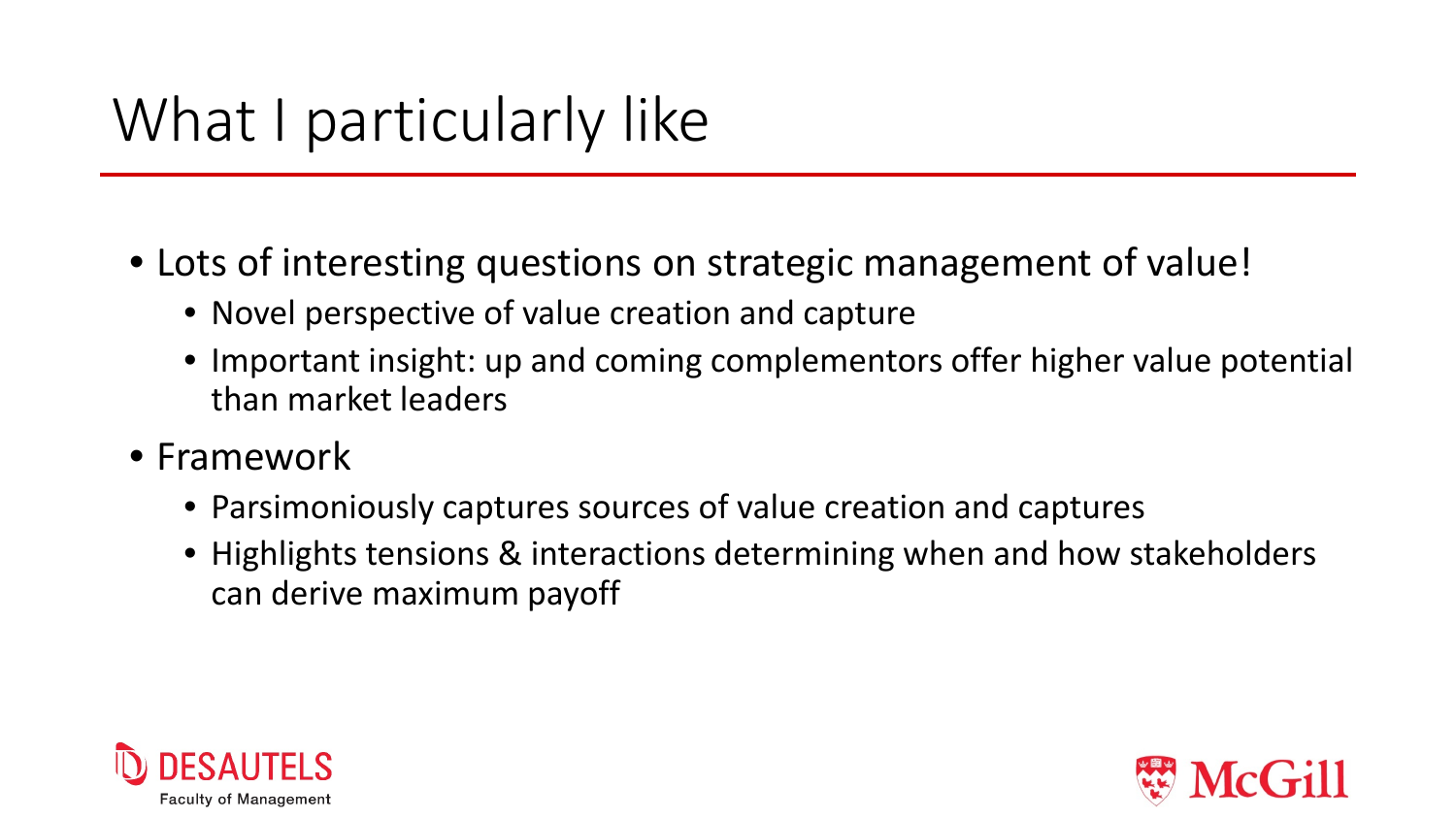## Questions/comments – conceptual level

- Framing in platform governance literature
	- Governance as architectural control not a central them in the paper
	- Or develop on the novelty of platform value creation & capture?
- Clarifying endorsement
	- Match between conceptual and operational definition (awards vs. relaunch)? Have all relaunched (i.e. endorsed) games previously won awards?
	- Are in-house games endorsed?
		- In-house games are developed to ensure quality games at console launch time
		- If they are endorsed, what becomes of the issues of bargaining power and exclusive rights?



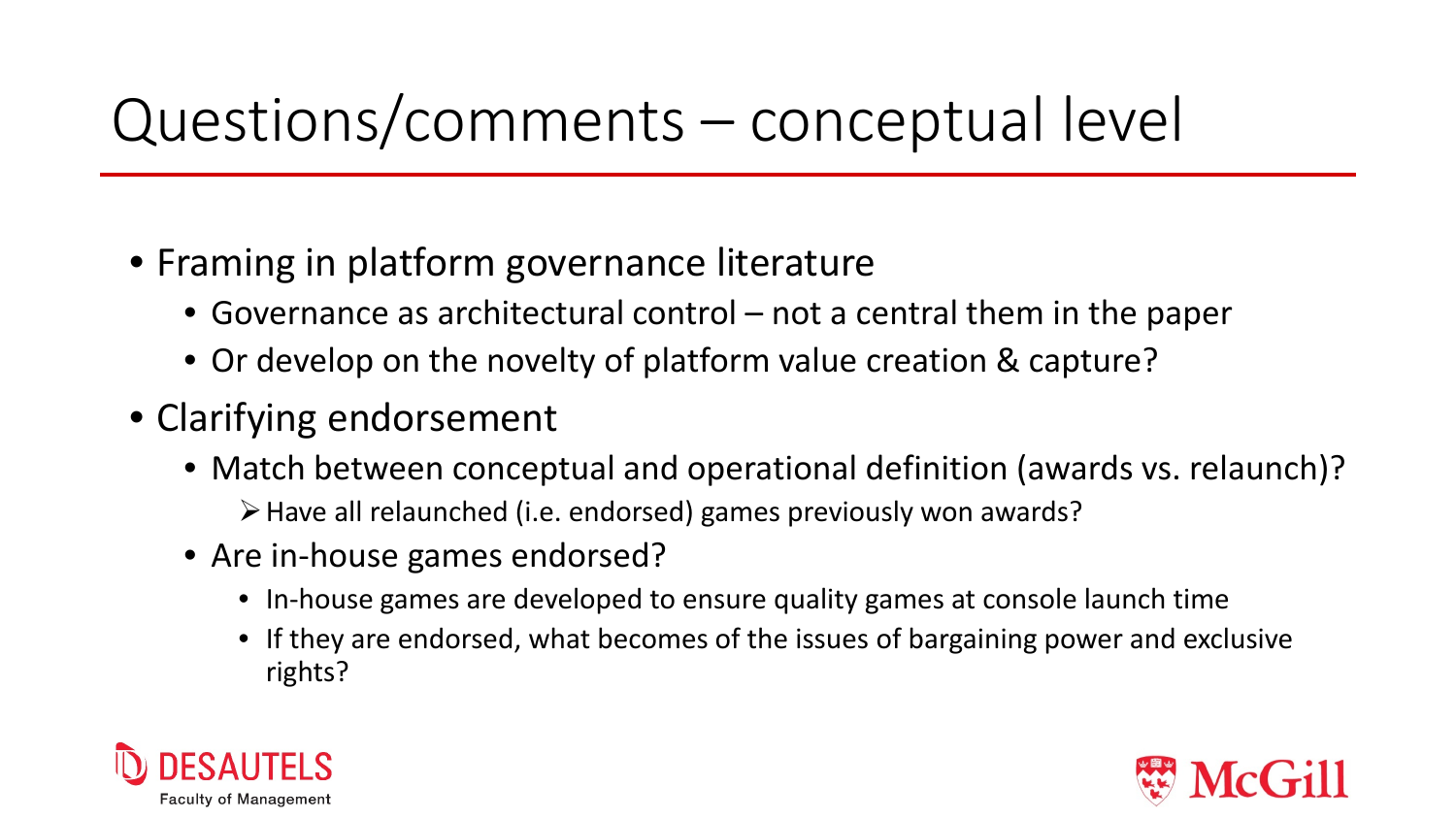## Questions/comments – conceptual level

- Do all platform owners pursue the same strategy?
	- Implicit assumption in H1 and H2

*H1: Platform owners will be more likely to endorse complements that experts have assessed as being of exceptional quality.* 

- But could, for example, risk aversion play a role in strategic endorsement decision?
- Effect of endorsement on complement sales
	- Could the rekindled enthusiasm for a game result from reduced pricing, promotional activities or consumers' familiarity through other devices?